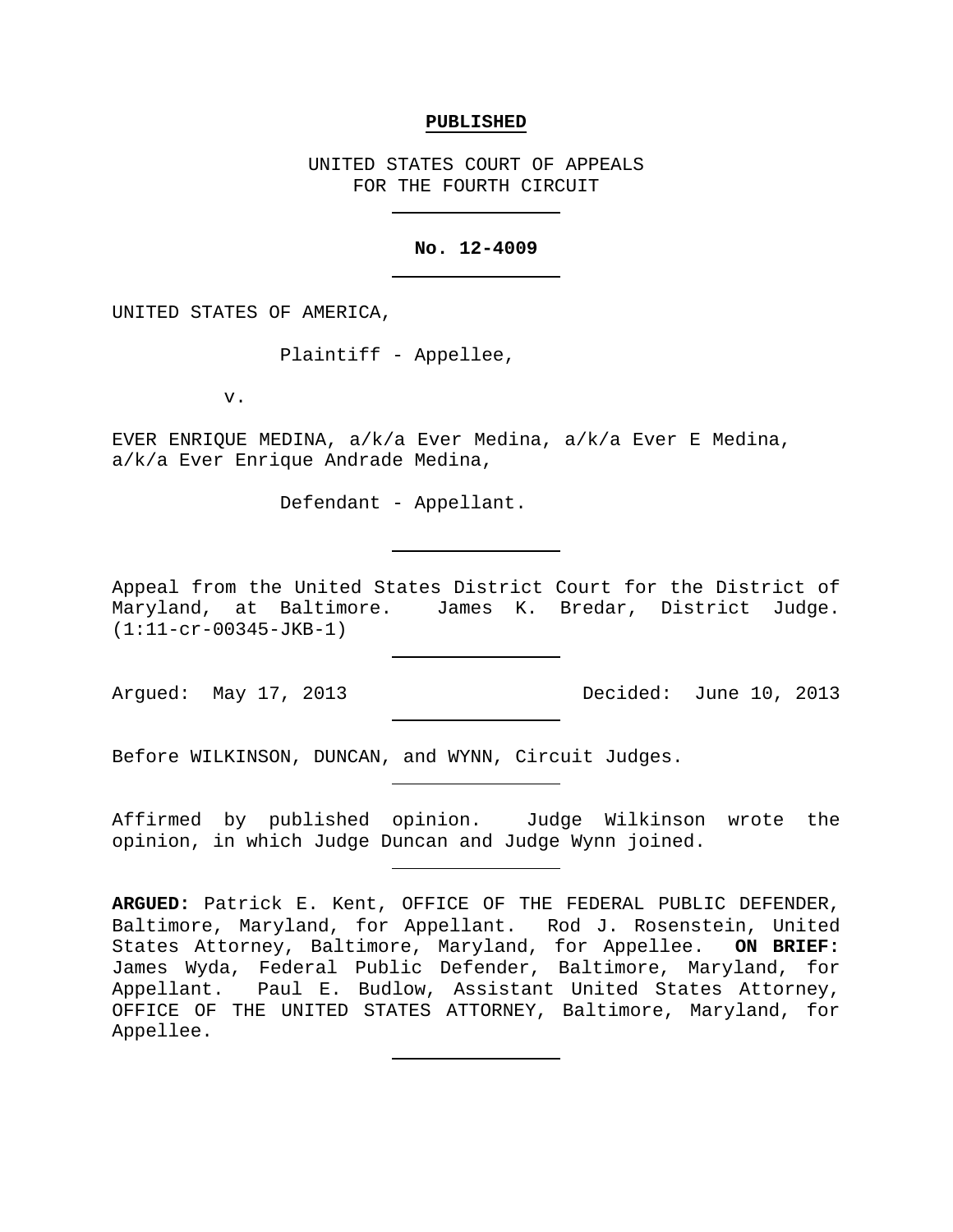WILKINSON, Circuit Judge:

Defendant Ever Enrique Medina challenges the district court's ruling that a diversionary disposition, in which a court sentences a criminal defendant but does not formally enter judgment against him, is a predicate conviction for the purpose of a sentencing enhancement imposed under U.S.S.G. § 2L1.2. For the reasons that follow, we affirm.

I.

In December 2004, Medina, a citizen of El Salvador, pled guilty to possession of a concealed dangerous weapon and possession of marijuana, both in violation of Maryland law. The state judge issued a "probation before judgment" diversionary disposition, sentencing Medina to eighteen months of probation for his offenses without entering judgment in the case. Medina was subsequently arrested for driving under the influence in December 2006 and was convicted in early 2007, triggering his deportation to El Salvador.

After illegally reentering the United States at some unknown time, Medina resurfaced in Baltimore and was arrested in September 2008 for driving without a valid license. He was found guilty and sentenced to sixty days in jail. Approximately two years later, Medina became involved in an altercation at a bar and was arrested for threatening a security officer with a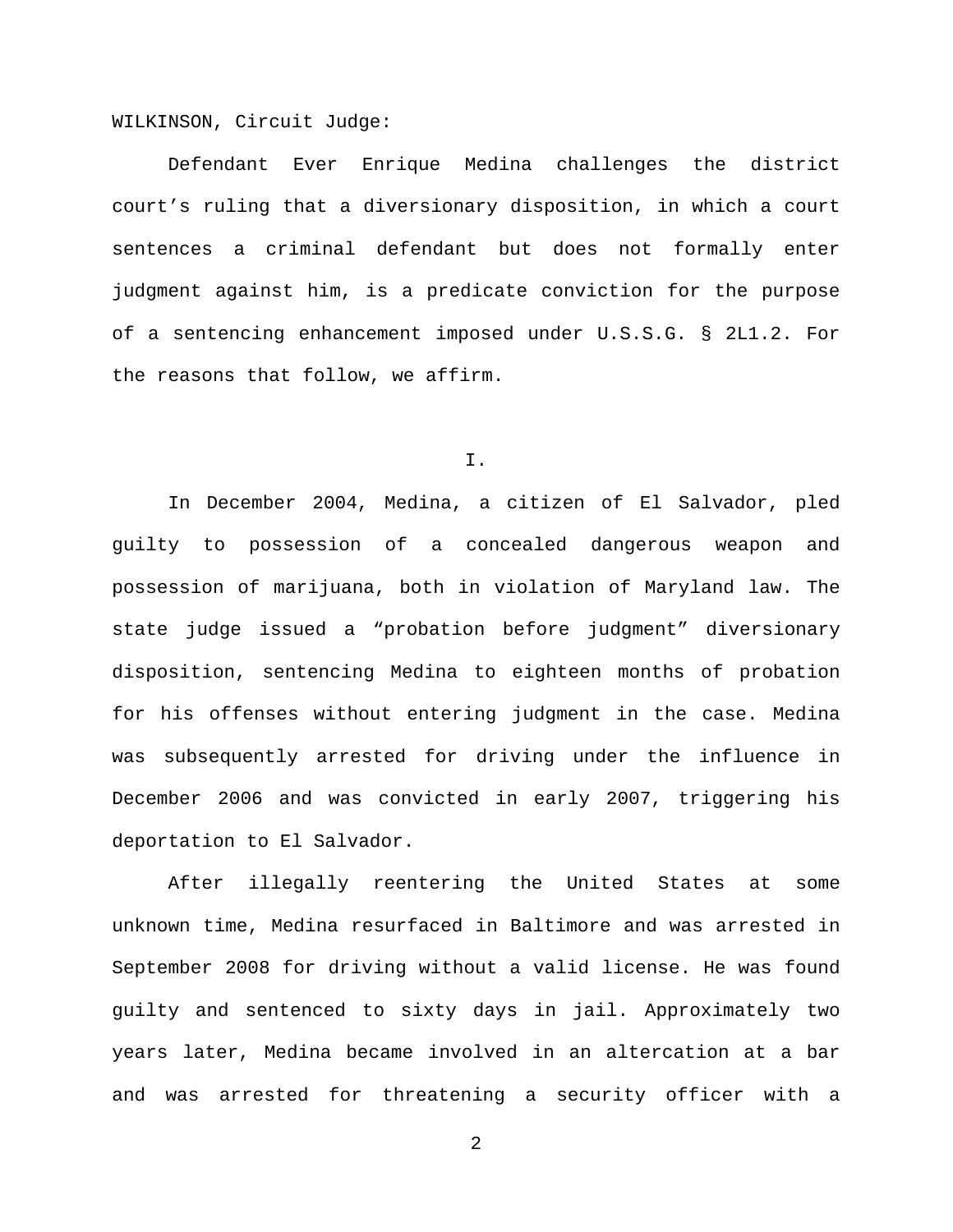knife. He pled guilty to assault in the second degree and received a ten-year suspended sentence along with five years of probation. Shortly after sentencing on the assault charge, he was detained by Immigration and Customs Enforcement.

On June 23, 2011, Medina was indicted by a federal grand jury in the District of Maryland for unlawful reentry after removal, in violation of 8 U.S.C. § 1326. He pled guilty without a plea agreement. At sentencing, the parties did not dispute Medina's base offense level but did clash over whether his 2004 probation-before-judgment disposition triggered a four-level enhancement pursuant to  $U.S.S.G. \S 2LI.2(b)(1)(D)$ , which applies if a defendant "previously was deported, or unlawfully remained in the United States, after a conviction for" a felony. Medina argued, inter alia, that the term "conviction" in § 2L1.2(b)(1)(D) does not include diversionary dispositions such as probation before judgment because other Guidelines provisions -- as well as the definitions statute applicable to the federal immigration laws generally -- specifically consider diversionary dispositions to be convictions while  $\S$  2L1.2(b)(1)(D) does not. He also noted that Maryland courts generally do not consider diversionary dispositions to be convictions for purposes of state law.

The district court, relying on what it called "clear statutory guidance," J.A. 162, rejected Medina's arguments and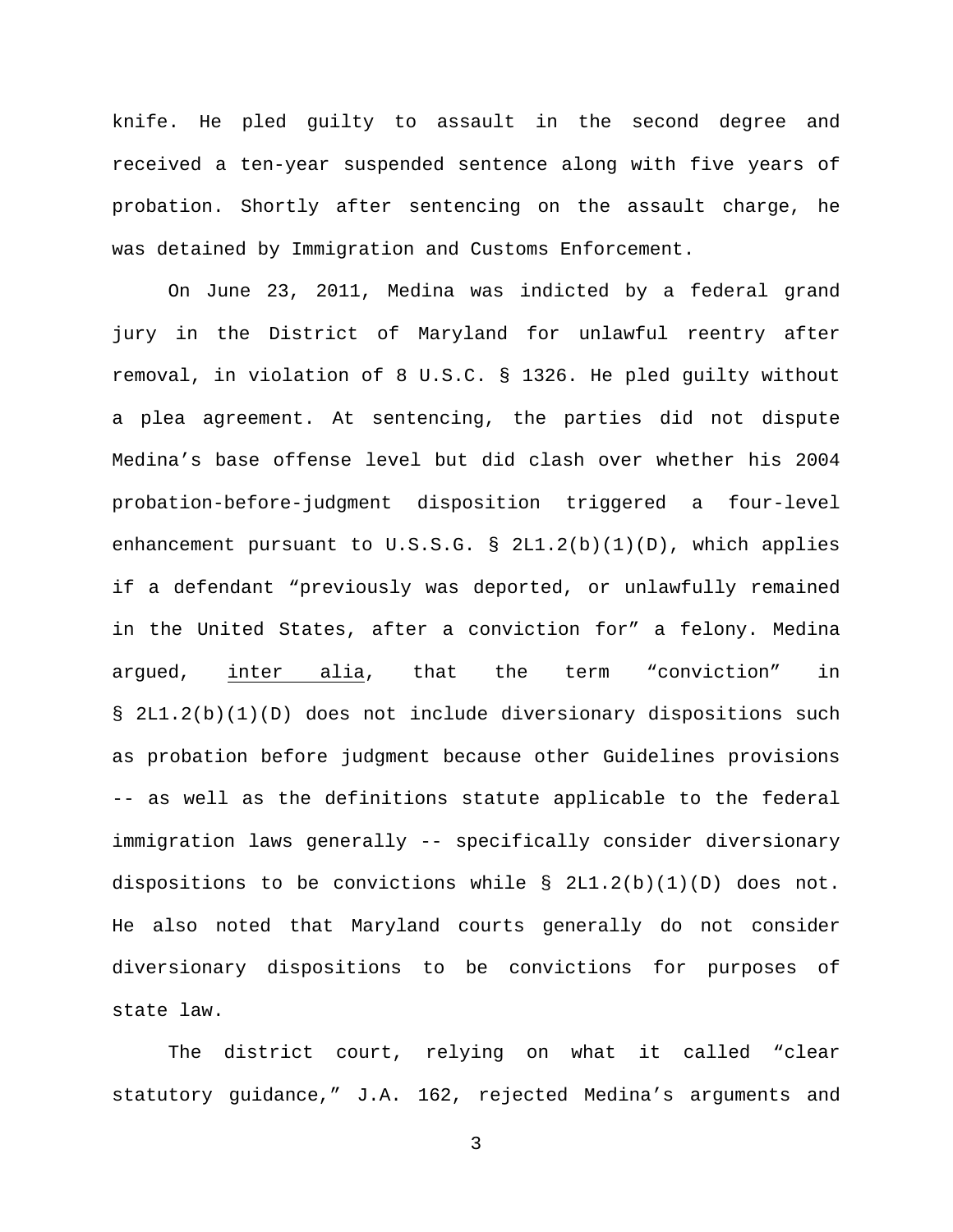found that the 2004 disposition was, in fact, a felony conviction within the meaning of  $\S$  2L1.2(b)(1)(D). As a threshold matter, the court concluded that the disposition constituted a predicate conviction under the criminal statute itself, 8 U.S.C. § 1326, because the applicable definition section, id. § 1101(a)(48)(A), explicitly defines convictions to include diversionary dispositions. The district court then concluded that the term "conviction" should retain the same meaning across the criminal statute and the Guidelines, given the lack of a clear indication to the contrary. Therefore, the trial judge reasoned, the explicit classification of diversionary dispositions as convictions in  $\S$  1101(a)(48)(A) should apply in  $\S$  2L1.2(b)(1)(D) as well.

The district court accordingly applied the four-level sentencing enhancement for a prior felony conviction, yielding an advisory Guidelines range of ten to sixteen months. However, relying on 18 U.S.C. § 3553(a), the trial judge declined to follow the Guidelines recommendation after finding that that "the public does need to be protected from [Medina]" because he is "dangerous" and committed an "extremely serious assault" that "easily could have concluded with a homicide." J.A. 239, 242. The court carefully reviewed each of the statutory sentencing factors and concluded that: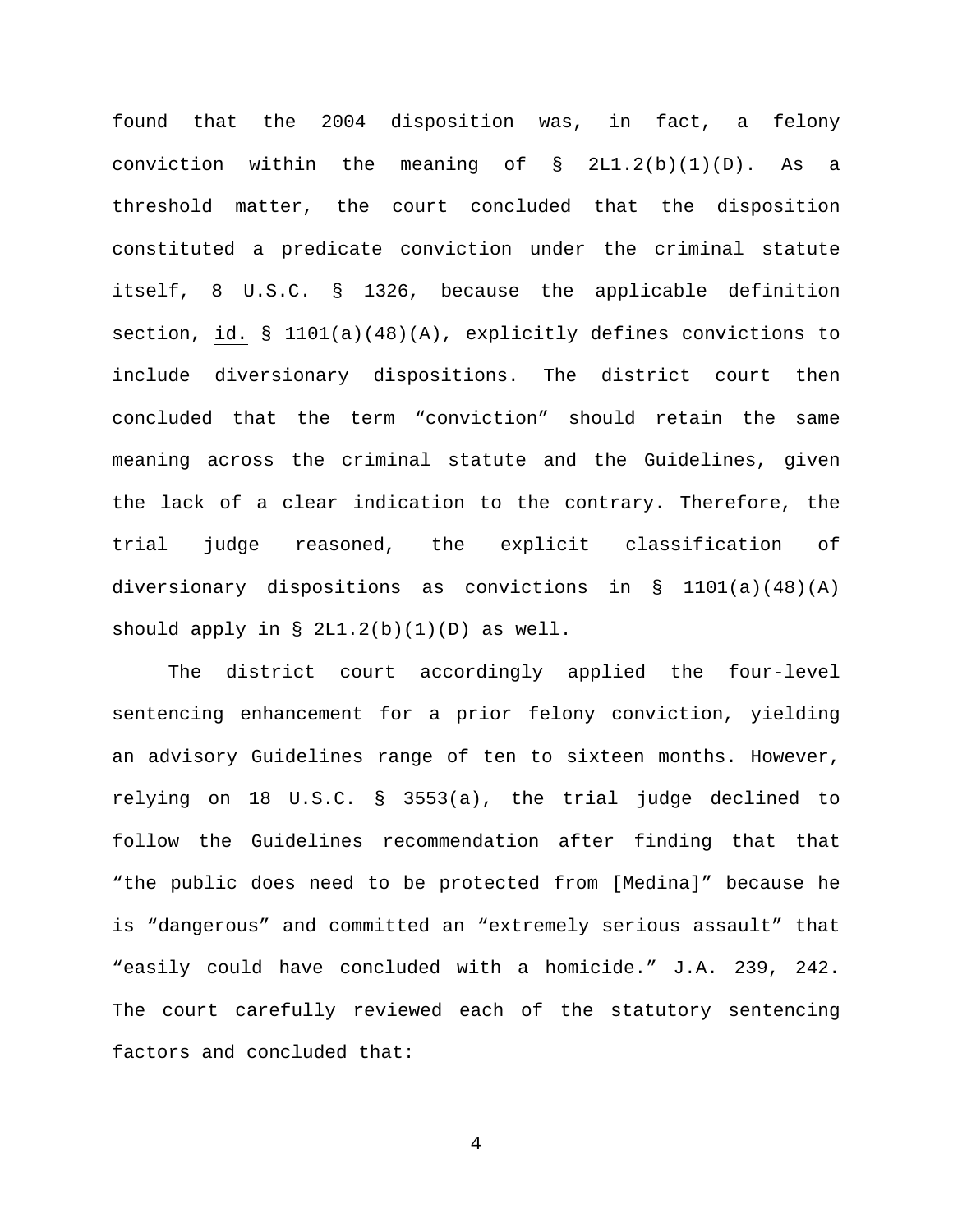the sentence that is sufficient, but not greater than necessary to comply with the purposes set out in [the sentencing statute] in this Court's judgment is 30 months in prison. And that, very purposely, is one year more than the top end of the guideline range. I think the guidelines are off by at least a year in their assessment [of] the seriousness of the situation.

J.A. 243. The court sentenced Medina to thirty months in prison, and this appeal followed.

### II.

At the outset, we address Medina's contention that Maryland law -- rather than federal law -- should govern the question of whether a diversionary disposition constitutes a predicate conviction under U.S.S.G. § 2L1.2(b)(1)(D). See Appellant's Br. 3, 8-9. Although some Guidelines provisions may incorporate definitions from state law, it is clear that federal law controls our interpretation of the Guidelines absent a specific indication to the contrary. See United States v. Reed, 94 F.3d 341, 344 (7th Cir. 1996) ("Like any other federal statute, the Guidelines must be interpreted in accordance with federal law, even when those Guidelines refer to some event occurring in state court."). We may therefore rely on Maryland law in defining the term "conviction" only if the Guidelines direct us to look to state law for interpretive guidance.

However,  $\S$  2L1.2(b)(1)(D) does not reference or incorporate a state law definition of "conviction." Rather, as our sister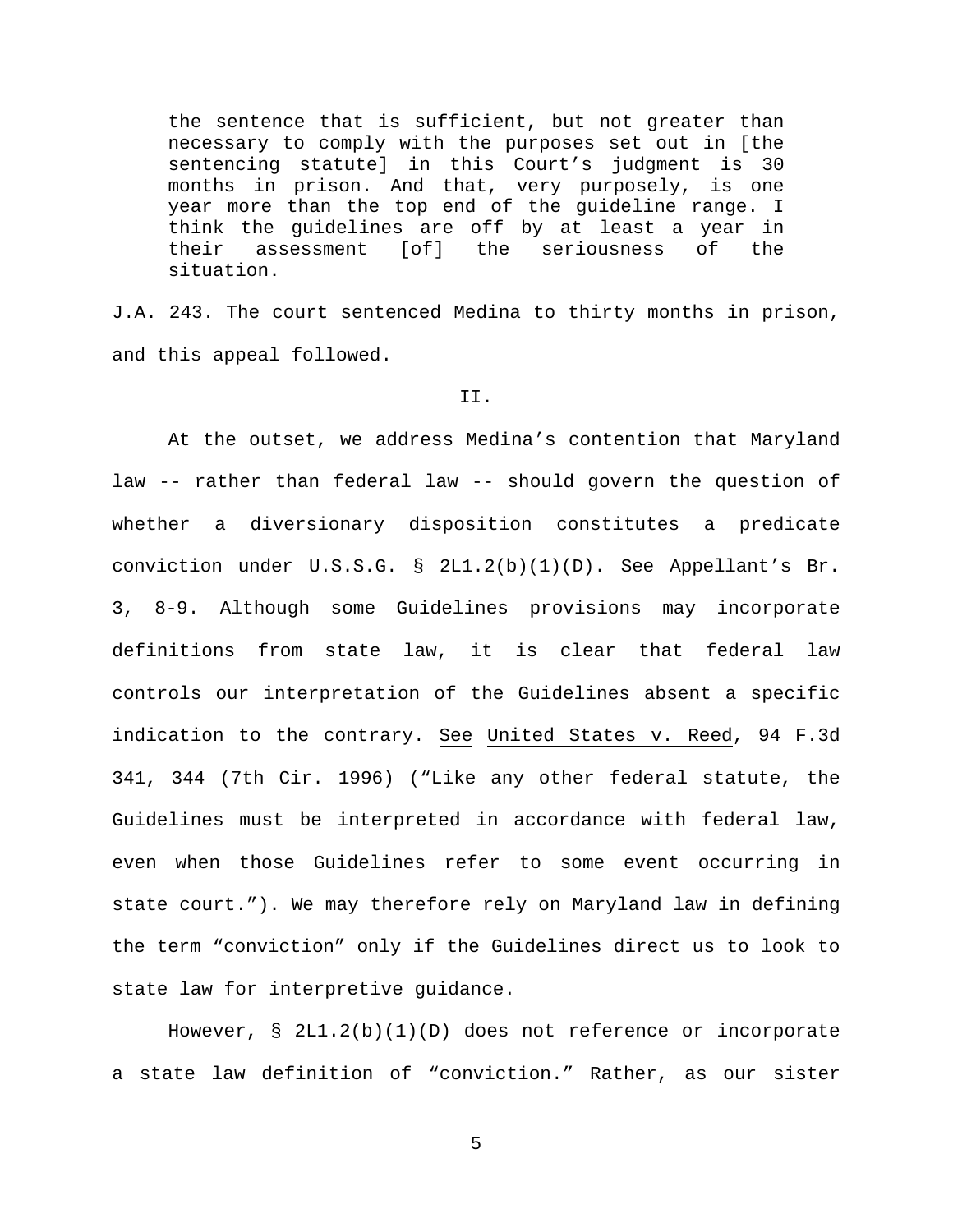circuits have squarely concluded, "the plain language of § 2L1.2, considered in tandem with other provisions, as well as the controlling case law, clearly establishes that the provision does not limit the term 'conviction' to those judgments that would be considered convictions under state law." United States v. Reinoso, 350 F.3d 51, 56 (2d Cir. 2003); see also, e.g., United States v. Cuevas, 75 F.3d 778, 781 (1st Cir. 1996) (same). That Maryland may not consider probation before judgment to be a conviction for its own purposes is thus of no moment to this appeal, and we shall rely solely on federal law to determine whether Medina's 2004 disposition constitutes a predicate conviction here. $1$ 

<span id="page-5-0"></span> $\mathbf{1}$ To be sure, the application notes for  $\S$  2L1.2(b)(1) instruct a sentencing court not to apply the enhancement for a juvenile conviction "unless such conviction is classified as an adult conviction under the laws of the jurisdiction in which the defendant was convicted."  $U.S.S.G. \S 2LI.2 \text{ cm}t. 1(A)(iv).$ defendant was convicted." U.S.S.G. § 2L1.2 cmt. However, this narrow reference to state law is, by its very terms, limited to the domain of juvenile convictions and not relevant here. Moreover, were we to accept Medina's argument that we should look to state law in defining the term "conviction" in § 2L1.2(b)(1)(D), we would render superfluous the application notes' reference to state law concerning juvenile offenses. Given that we generally "avoid constructions that would reduce some terms to mere surplusage," In re Total Realty Mgmt., LLC, 706 F.3d 245, 251 (4th Cir. 2013), the Sentencing Commission's express reference to state law in the context of juveniles supports our conclusion that federal law governs interpretation of the term "conviction" in other contexts.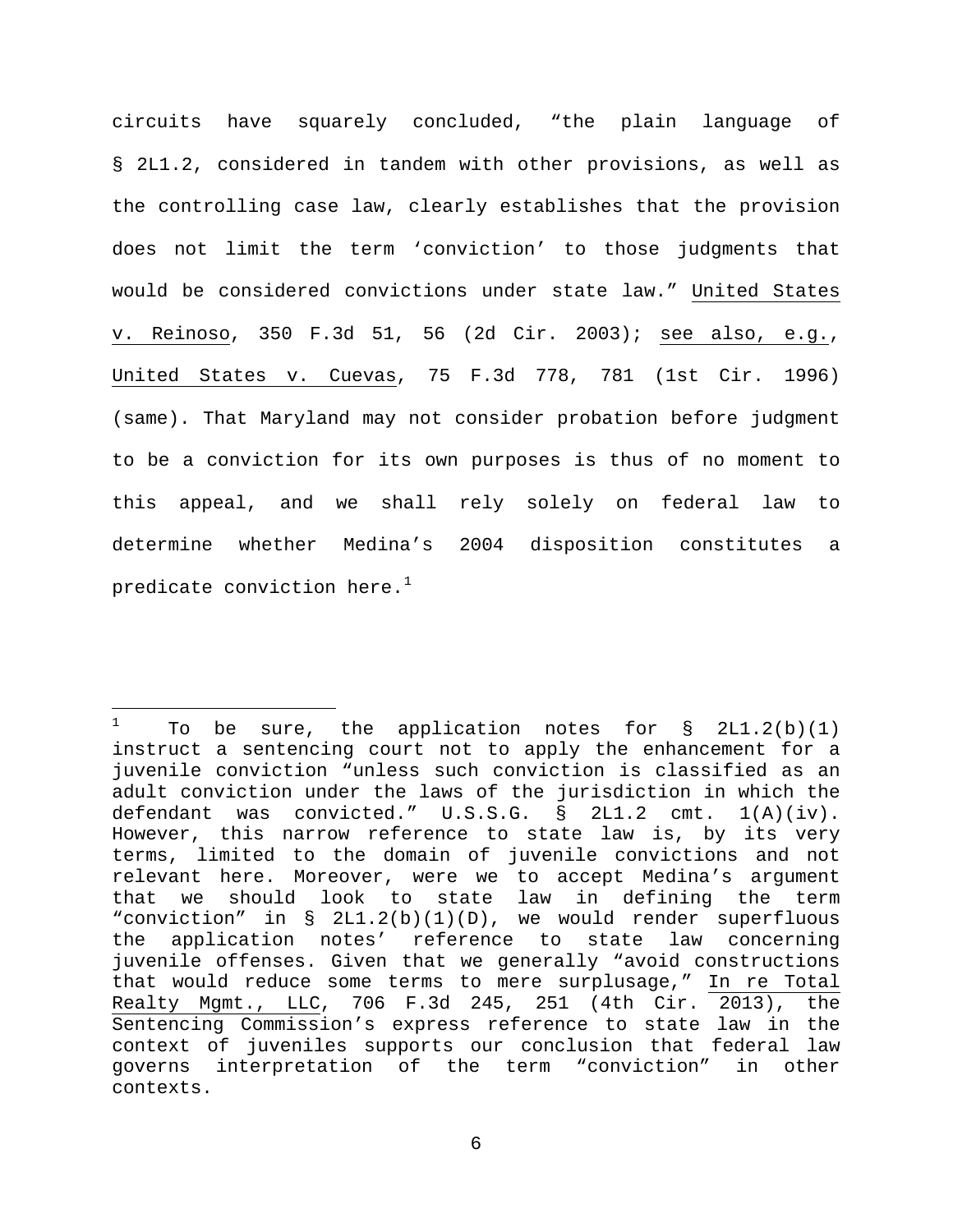The question before us is thus whether a guilty plea that results in a diversionary disposition is a conviction under federal law. As an initial matter, it is beyond dispute that the plain meaning of the term "conviction" includes a guilty plea followed by entry of judgment. For instance, in Shepard v. United States, the Supreme Court squarely held that a guilty plea for a predicate offense is a conviction that triggers sentencing enhancements under the Armed Career Criminal Act. 544 U.S. 13, 19 (2005). And long before Shepard, the Court stated that a guilty plea "is itself a conviction" and that "[l]ike a verdict of a jury it is conclusive." Kercheval v. United States, 274 U.S. 220, 223 (1927); see also Florida v. Nixon, 543 U.S. 175, 187 (2004) ("While a guilty plea may be tactically advantageous for the defendant, the plea is not simply a strategic choice; it is itself a conviction." (internal citations omitted)).

Despite the Supreme Court's pronouncements on the issue, Medina contends that the sentence he received -- eighteen months of probation pursuant to a diversionary disposition -- somehow transforms his 2004 guilty plea into something other than a conviction for purposes of  $\S2L1.2(b)(1)(D)$ . In support of this claim, he points to the fact that other Guidelines provisions addressing a defendant's criminal history, such as § 4A1.2(f),

7

III.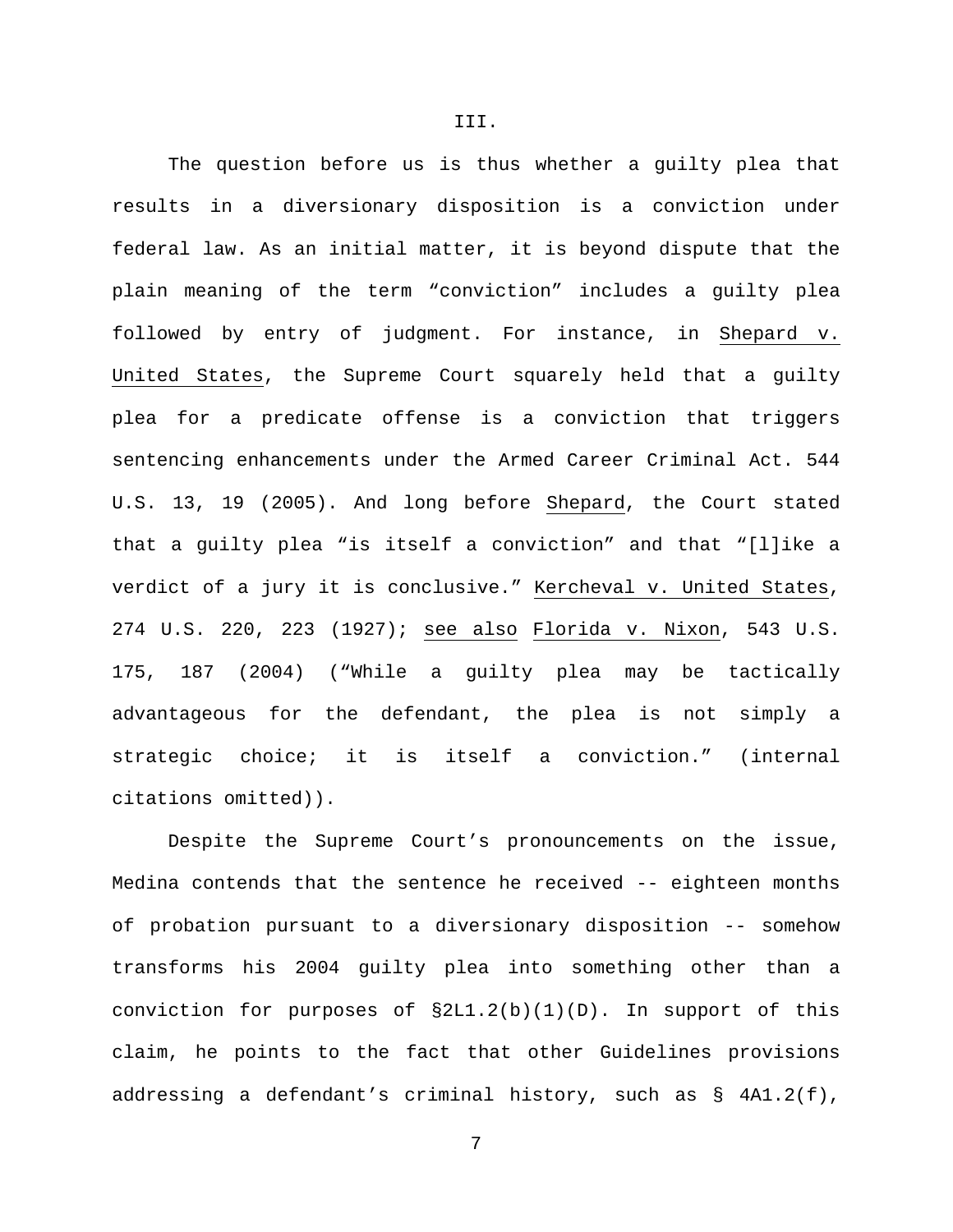specifically reference diversionary dispositions while § 2L1.2(b)(1) does not. Appellant's Br. 10-12. The government responds that the reference to diversionary dispositions in § 4A1.2(f) is only further evidence that the plain meaning of the term "conviction" encompasses dispositions like the one at issue here. Gov't Br. 16-17.

We need not address Medina's negative implication argument, however, because Congress has already spoken to the matter at hand. In the general definitions section for the immigration laws, Congress specifically defined a conviction to include a diversionary disposition -- that is, a situation in which "adjudication of guilt has been withheld" -- if (1) "a judge or jury has found the alien guilty or the alien has entered a plea of guilty or nolo contendre or has admitted sufficient facts to warrant a finding of guilt" and (2) "the judge has ordered some form of punishment, penalty, or restraint on the alien's liberty to be imposed." 8 U.S.C. § 1101(a)(48). Given that § 2L1.2  $$ unlike § 4A1.2 -- relates specifically to an immigration offense, we conclude, as the district court did, that the definition of conviction in § 1101 must control our reading of § 2L1.2(b)(1)(D). Applying the definition from § 1101 to the case sub judice, we find that Medina's 2004 diversionary disposition was, in fact, a conviction because he pled guilty to the charged offenses and was sentenced to some form of restraint